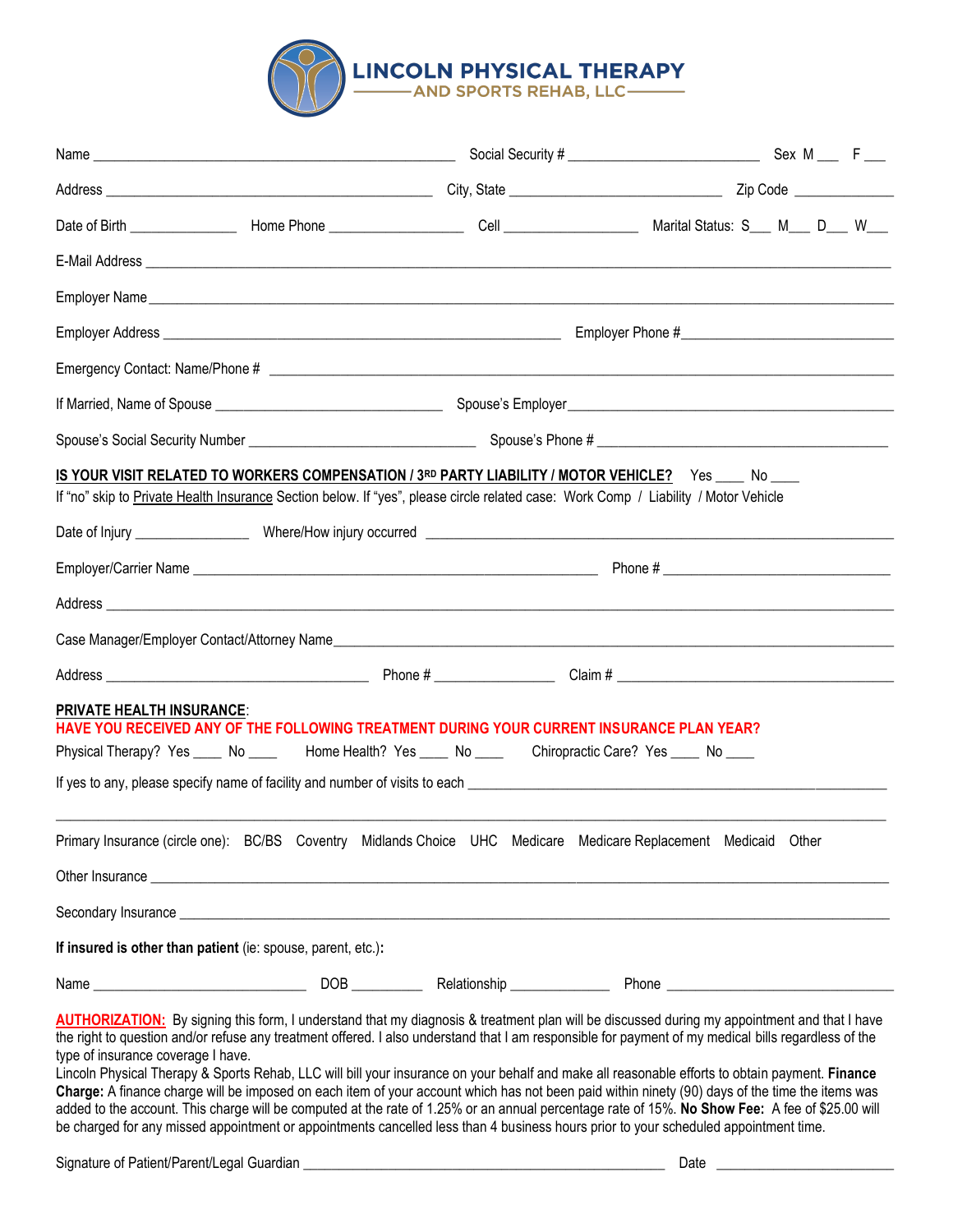

# *Referral Information*

| <b>Patient Name</b> | -- |  |
|---------------------|----|--|
|                     |    |  |

### *Why did you choose us? (Primary Reason for Coming Here)*

| Recommended by Friend/Family member                                                                                                                                                                                           |  |
|-------------------------------------------------------------------------------------------------------------------------------------------------------------------------------------------------------------------------------|--|
| Lackgrounded by Physician/Physician assistant Name Lackgrounder Manners Recommended by Physician/Physician assistant Name Lackgrounder and Manners Recommended by Physician/Physician assistant Name Lackgrounder and Manners |  |
| Recommended by Nurse/Nurse practitioner                                                                                                                                                                                       |  |
| <b>Recommended by Employer</b>                                                                                                                                                                                                |  |
| Recommended by Coach/Trainer                                                                                                                                                                                                  |  |
|                                                                                                                                                                                                                               |  |

### *Please help us and let us know where you may have seen or heard our ads. Check all that apply.*

- \_ Sign/Banner: Location \_\_\_\_\_\_\_\_\_\_\_\_\_\_\_\_\_\_\_\_\_
- \_\_\_ Church Bulletin \_\_\_\_\_\_\_\_\_\_\_\_\_\_\_\_\_\_\_\_\_\_\_\_
- \_\_\_ Lincoln Orthopedic Center Magazine
- \_\_\_ White Pages
- \_\_\_ LincolnPT.com website
- \_\_\_ Whitepages/Yellowpages.com

**LETT** Internet Search Engine

\_\_\_\_\_\_\_\_\_\_\_\_\_\_\_\_\_\_\_\_\_\_\_\_\_\_\_\_\_\_\_\_

- \_\_\_ Facebook
- \_\_\_ Other website \_\_\_\_\_\_\_\_\_\_\_\_\_\_\_\_\_\_\_\_\_\_\_\_\_
- \_\_\_ Other
- \_\_\_ Facebook

| <b>Medical Information</b>             |
|----------------------------------------|
| Family Physician                       |
| Referring Physician if not noted above |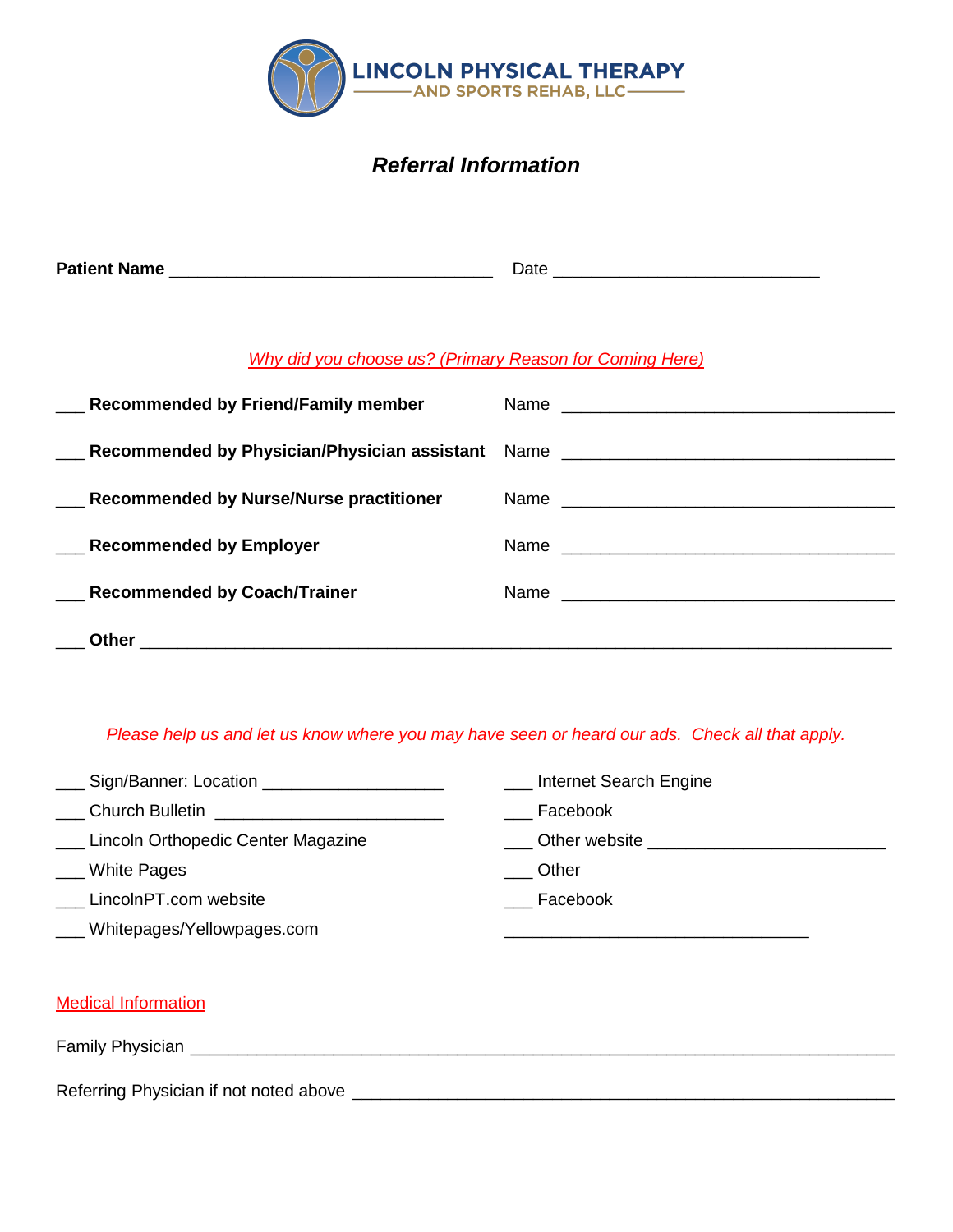

## **PHYSICAL THERAPY PATIENT QUESTIONNAIRE**

|                                                    | Are you a tobacco smoker? Never / Former / Current If former or current tobacco smoker - Packs/Day |  |
|----------------------------------------------------|----------------------------------------------------------------------------------------------------|--|
| Are you, or could you be, pregnant: Yes / No       |                                                                                                    |  |
| Do you exercise at least 3 days per week? Yes / No |                                                                                                    |  |

### **PAST MEDICAL HISTORY**

**Have you ever been told that you have or had the following (circle Yes or No):**

| Cancer        |        | Yes No | Heart Disease       | Yes No | High Blood Pressure               |     | Yes No         |
|---------------|--------|--------|---------------------|--------|-----------------------------------|-----|----------------|
| Diabetes      |        | Yes No | Kidney Disease      | Yes No | Osteoarthritis                    |     | Yes No         |
| <b>Ulcers</b> |        | Yes No | Liver Disease       | Yes No | Rheumatoid Arthritis              | Yes | No.            |
| Stroke        |        | Yes No | Osteoporosis        | Yes No | Hepatitis $(A, B \text{ or } C)$  | Yes | No.            |
| Allergies     | Yes No |        | Fibromyalgia        | Yes No | <b>HIV</b>                        |     | Yes No         |
| Type_         |        |        | Angina/Chest Pain   | Yes No | Thyroid problems                  | Yes | N <sub>o</sub> |
| Asthma        |        | Yes No | Lung Disease (COPD) | Yes No | Pacemaker/Debrillator/etc. Yes No |     |                |
|               |        |        |                     |        |                                   |     |                |

#### **In the past 3 months, have you experienced any of the following?:**

| Dizziness          | Yes No | Change in appetite      | Yes No |                | Bowel/bladder changes           | Yes No |  |
|--------------------|--------|-------------------------|--------|----------------|---------------------------------|--------|--|
| Headaches          | Yes No | Numbness/tingling       | Yes No |                | Unexplained weight loss         | Yes No |  |
| Depression         | Yes No | Fever/chills/sweats     | Yes No |                | Pain w/coughing/sneezing Yes No |        |  |
| Nausea/vomiting    | Yes No | Difficulty swallowing   | Yes No |                |                                 |        |  |
| Falls/poor balance | Yes No | Increased pain at night | Yes    | N <sub>o</sub> |                                 |        |  |

\_\_\_\_\_\_\_\_\_\_\_\_\_\_\_\_\_\_\_\_\_\_\_\_\_\_\_\_\_\_\_\_\_\_\_\_\_\_\_\_\_\_\_\_\_\_\_\_\_\_\_\_\_\_\_\_\_\_\_\_\_\_\_\_\_\_\_\_\_\_\_\_\_\_\_\_\_\_\_\_\_\_\_\_\_\_\_\_\_\_\_\_\_\_\_\_\_\_\_\_\_\_\_\_\_\_\_ \_\_\_\_\_\_\_\_\_\_\_\_\_\_\_\_\_\_\_\_\_\_\_\_\_\_\_\_\_\_\_\_\_\_\_\_\_\_\_\_\_\_\_\_\_\_\_\_\_\_\_\_\_\_\_\_\_\_\_\_\_\_\_\_\_\_\_\_\_\_\_\_\_\_\_\_\_\_\_\_\_\_\_\_\_\_\_\_\_\_\_\_\_\_\_\_\_\_\_\_\_\_\_\_\_\_\_ \_\_\_\_\_\_\_\_\_\_\_\_\_\_\_\_\_\_\_\_\_\_\_\_\_\_\_\_\_\_\_\_\_\_\_\_\_\_\_\_\_\_\_\_\_\_\_\_\_\_\_\_\_\_\_\_\_\_\_\_\_\_\_\_\_\_\_\_\_\_\_\_\_\_\_\_\_\_\_\_\_\_\_\_\_\_\_\_\_\_\_\_\_\_\_\_\_\_\_\_\_\_\_\_\_\_\_

\_\_\_\_\_\_\_\_\_\_\_\_\_\_\_\_\_\_\_\_\_\_\_\_\_\_\_\_\_\_\_\_\_\_\_\_\_\_\_\_\_\_\_\_\_\_\_\_\_\_\_\_\_\_\_\_\_\_\_\_\_\_\_\_\_\_\_\_\_\_\_\_\_\_\_\_\_\_\_\_\_\_\_\_\_\_\_\_\_\_\_\_\_\_\_\_\_\_\_\_\_\_\_\_\_\_\_ \_\_\_\_\_\_\_\_\_\_\_\_\_\_\_\_\_\_\_\_\_\_\_\_\_\_\_\_\_\_\_\_\_\_\_\_\_\_\_\_\_\_\_\_\_\_\_\_\_\_\_\_\_\_\_\_\_\_\_\_\_\_\_\_\_\_\_\_\_\_\_\_\_\_\_\_\_\_\_\_\_\_\_\_\_\_\_\_\_\_\_\_\_\_\_\_\_\_\_\_\_\_\_\_\_\_\_

**Past Surgical History (surgery & date) or Other Issues Not Listed Above:** \_\_\_\_\_\_\_\_\_\_\_\_\_\_\_\_\_\_\_\_\_\_\_\_\_\_\_\_\_\_\_\_\_\_\_\_\_\_\_\_

**Current Medications (current list can be given to front desk to copy instead of writing here):** \_\_\_\_\_\_\_\_\_\_\_\_\_\_\_\_\_\_\_\_\_

**Preferred spoken language:** \_\_\_\_\_\_\_\_\_\_\_\_\_\_\_\_\_ **Visually impaired?** Yes / No **Hearing impaired?** Yes / No

**Please indicate your learning preference (circle):** Demonstration / Written materials / Both

**Please rate your level of agreement with this statement: "I should not do physical activities which might make my pain worse."** Completely Disagree / Somewhat Disagree / Unsure / Somewhat Agree / Completely Agree

 $\equiv$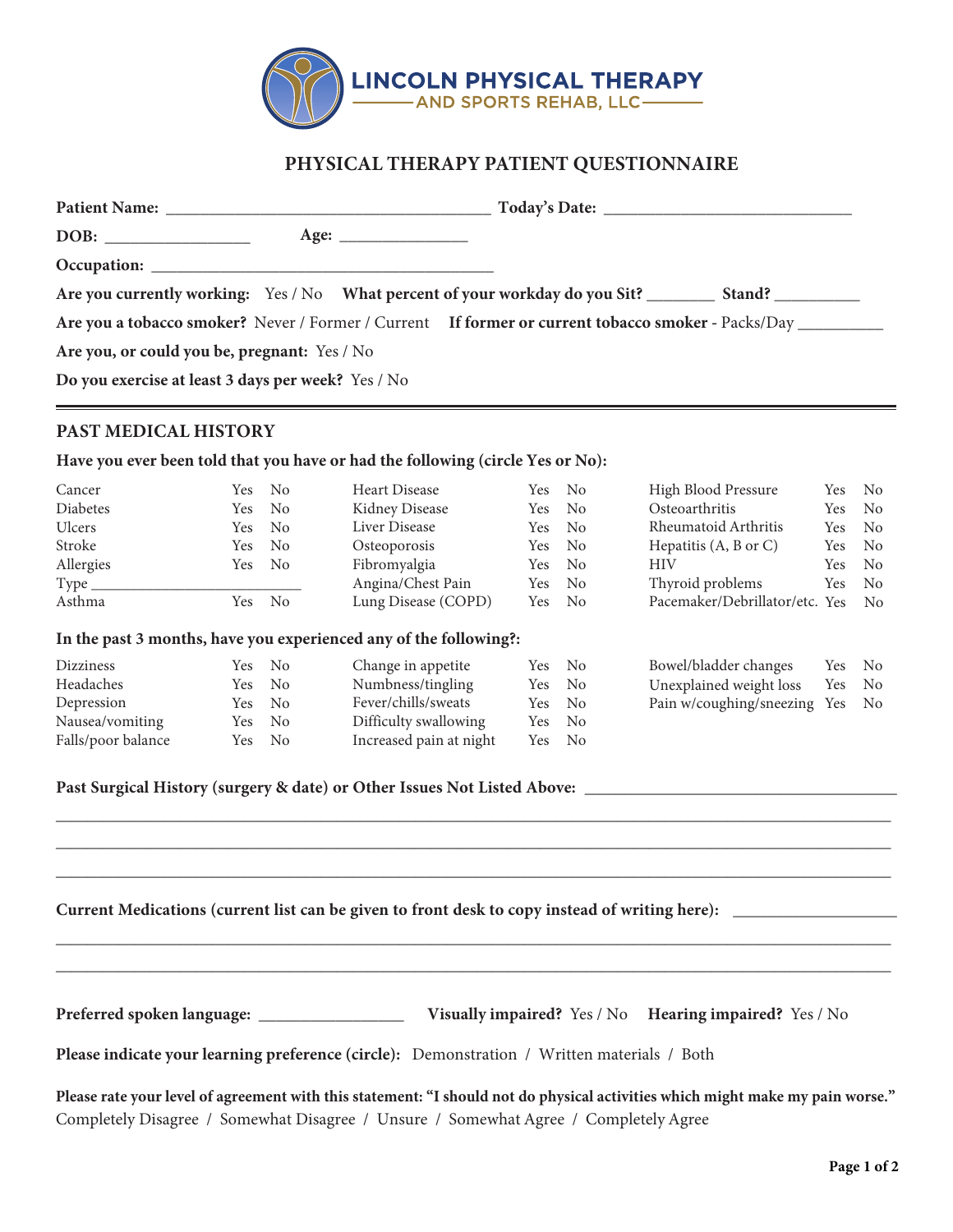# **PHYSICAL THERAPY PATIENT QUESTIONNAIRE**

## **PRIMARY COMPLAINT**

| What date (approximately) did your present pain start? __________________________         |  |  |  |  |  |  |  |  |  |  |
|-------------------------------------------------------------------------------------------|--|--|--|--|--|--|--|--|--|--|
|                                                                                           |  |  |  |  |  |  |  |  |  |  |
| Are your symptoms currently (circle one): Getting better / About the same / Getting worse |  |  |  |  |  |  |  |  |  |  |
|                                                                                           |  |  |  |  |  |  |  |  |  |  |
|                                                                                           |  |  |  |  |  |  |  |  |  |  |
|                                                                                           |  |  |  |  |  |  |  |  |  |  |
| Have you had an x-ray, MRI or other imaging study for this problem? Yes / No              |  |  |  |  |  |  |  |  |  |  |
|                                                                                           |  |  |  |  |  |  |  |  |  |  |
|                                                                                           |  |  |  |  |  |  |  |  |  |  |

**BODY DIAGRAM**: Please mark the areas where you feel pain on the chart below.



| MM Ache |                                                      |
|---------|------------------------------------------------------|
|         | 11> Shooting Pain                                    |
|         | $\therefore$ : Pins & Needles or Numbness & Tingling |
|         | $X$ Sharp Pain                                       |
|         |                                                      |

Please mark the type and location of your pain on the pictures.

| Pain Scale: On this scale from 0-10, please circle the number which best represents your pain: |                                |  |  |                     |  |  |                      |                                                                                                                            |
|------------------------------------------------------------------------------------------------|--------------------------------|--|--|---------------------|--|--|----------------------|----------------------------------------------------------------------------------------------------------------------------|
| At worst, my pain is:                                                                          | No pain 0 1 2 3 4 5 6 7 8 9 10 |  |  |                     |  |  |                      | Worst pain imaginable                                                                                                      |
| Currently my pain is:                                                                          | No pain 0 1 2 3 4 5 6 7 8 9 10 |  |  |                     |  |  |                      | Worst pain imaginable                                                                                                      |
| At best, my pain is:                                                                           | No pain 0 1 2 3 4 5 6 7 8 9 10 |  |  |                     |  |  |                      | Worst pain imaginable                                                                                                      |
| Please circle the number below which best represents your overall average level of function:   |                                |  |  |                     |  |  |                      |                                                                                                                            |
|                                                                                                |                                |  |  |                     |  |  |                      | Cannot do anything 0 1 2 3 4 5 6 7 8 9 10 Able to do everything                                                            |
| How are you able to sleep at night (circle)? Fine                                              |                                |  |  | Moderate difficulty |  |  | Only with Medication |                                                                                                                            |
|                                                                                                |                                |  |  |                     |  |  |                      | Identify up to 3 important activities that you are unable to do or are having difficulty with as a result of your problem: |
| $1.$ $\blacksquare$                                                                            |                                |  |  |                     |  |  |                      |                                                                                                                            |
| 2.                                                                                             |                                |  |  |                     |  |  |                      |                                                                                                                            |
| $3.$ $\equiv$                                                                                  |                                |  |  |                     |  |  |                      |                                                                                                                            |

\_\_\_\_\_\_\_\_\_\_\_\_\_\_\_\_\_\_\_\_\_\_\_\_\_\_\_\_\_\_\_\_\_\_\_\_\_\_\_\_\_\_\_\_\_\_\_\_\_\_\_\_\_\_\_\_\_\_\_\_\_\_\_\_\_\_\_\_\_\_\_\_\_\_\_\_\_\_\_\_\_\_\_\_\_\_\_\_\_\_\_\_\_\_\_\_\_\_\_\_\_\_\_\_\_\_\_

**What are your personal goals for therapy at this time?** \_\_\_\_\_\_\_\_\_\_\_\_\_\_\_\_\_\_\_\_\_\_\_\_\_\_\_\_\_\_\_\_\_\_\_\_\_\_\_\_\_\_\_\_\_\_\_\_\_\_\_\_\_\_\_\_\_\_\_